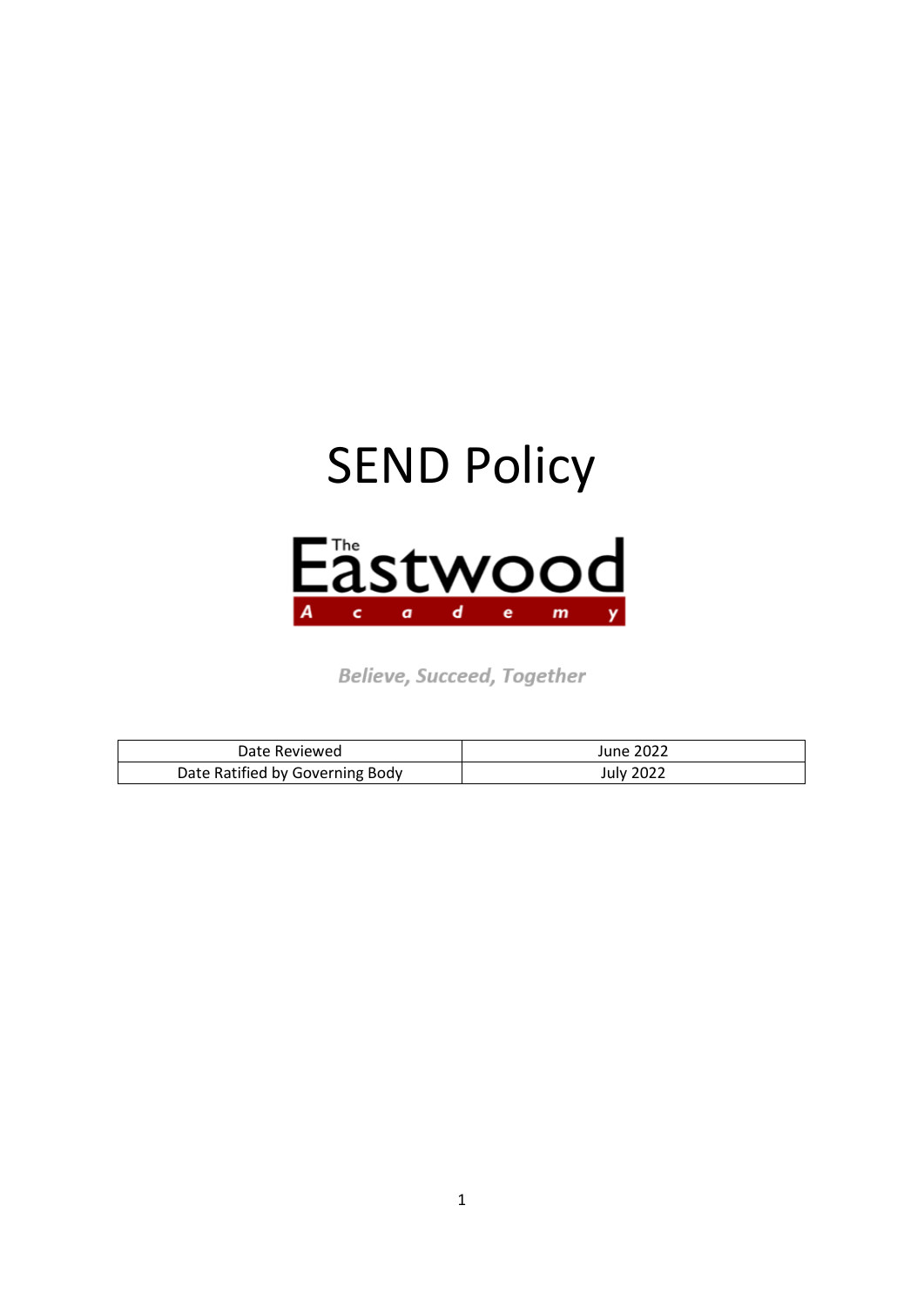# **Contents**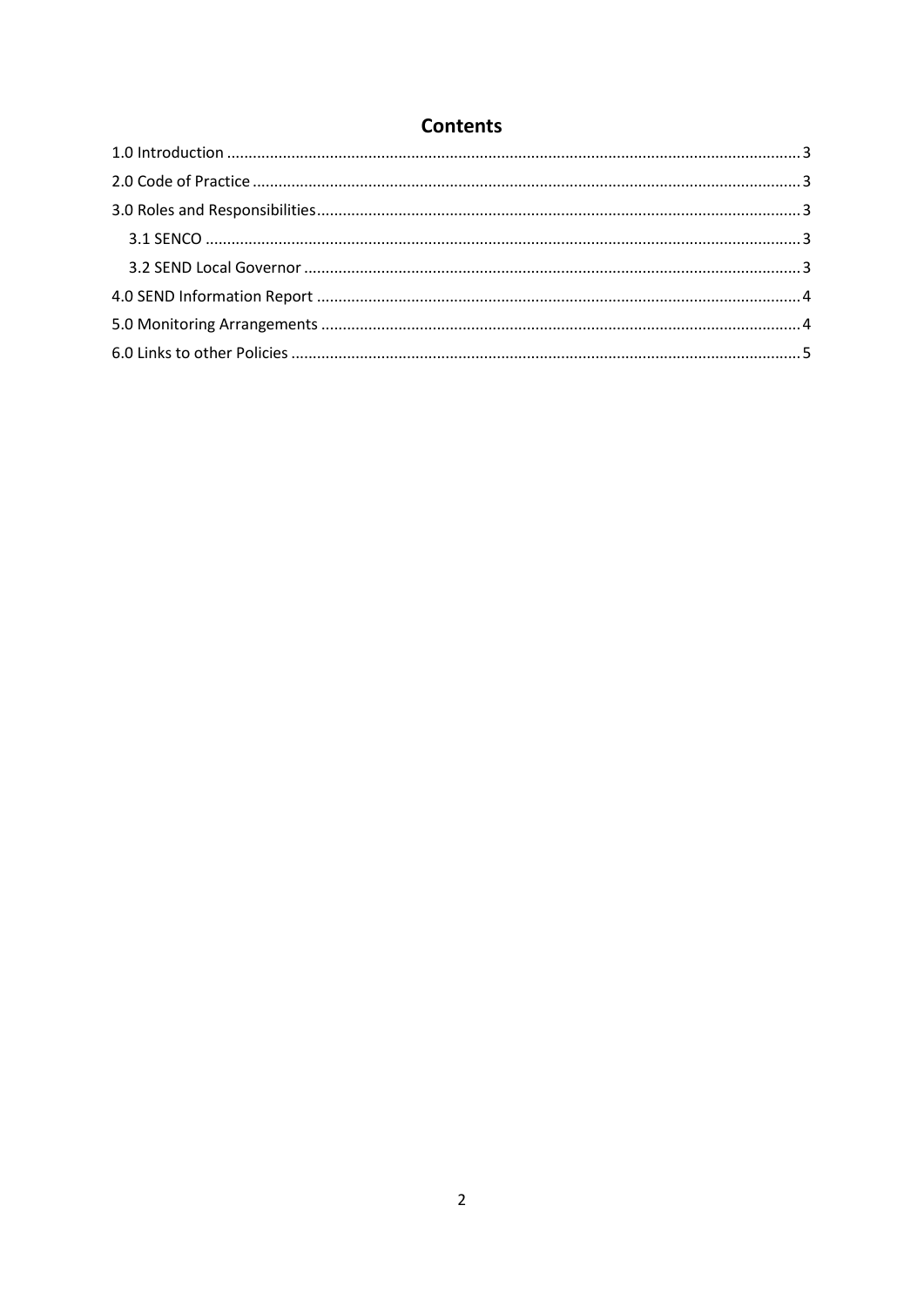# <span id="page-2-0"></span>**1.0 Introduction**

A pupil has SEND if they have a learning difficulty and/or disability which calls for special educational provision to be made for him/her.

A pupil has a learning difficulty or disability if he or she:

- Has a significantly greater difficulty in learning than the majority of children of the same age.
- Has a disability which prevents or hinders them from making use of facilities of a kind generally provided for children of the same age in mainstream schools.

<span id="page-2-1"></span>Broad areas of SEND are detailed in paragraphs 6.28-6.35 of the SEND [Code of Practice 2015.](https://www.gov.uk/government/uploads/system/uploads/attachment_data/file/398815/SEND_Code_of_Practice_January_2015.pdf)

## **2.0 Code of Practice**

The SEND [Code of Practice 2015](https://www.gov.uk/government/uploads/system/uploads/attachment_data/file/398815/SEND_Code_of_Practice_January_2015.pdf) provides statutory guidance on duties, policies and procedures relating to Part 3 of the **Children and Families Act 2014**. The purpose of this policy is not to reproduce the SEND [Code of Practice 2015](https://www.gov.uk/government/uploads/system/uploads/attachment_data/file/398815/SEND_Code_of_Practice_January_2015.pdf) but to provide a contextual summary of the pertinent information.

## <span id="page-2-2"></span>**3.0 Roles and Responsibilities**

## <span id="page-2-3"></span>**3.1 SENCO**

Mr. Y. Moyet is the Lead SENCO. Ms H. Walden is the Deputy SENCO. Both hold th[e National Award for Special Educational Needs Co-ordinator](https://www.gov.uk/government/publications/national-award-for-sen-co-ordination-learning-outcomes)

They will:

- Work with the Principal and SEND Local Governor to determine the strategic development of the SEND Policy and provision in the Academy.
- Have day-to-day responsibility for the operation of this SEND Policy and the co-ordination of specific provision made to support individual pupils with SEND, including those who have an EHCP.
- Provide professional guidance to colleagues and work with staff, parents, and other agencies to ensure that pupils with SEN receive appropriate support and high-quality teaching.
- Advise on the graduated approach to providing SEND support.
- Advise on the deployment of the Academy's delegated budget and other resources to meet pupils' needs effectively.
- Be the point of contact for external agencies, especially the local authority (LA) and its support services.
- Liaise with potential next providers of education to ensure pupils and their parents are informed about options and a smooth transition is planned.
- Work with the Principal and Governing Board to ensure that the Academy meets its responsibilities under the Equality Act 2010 with regard to reasonable adjustments and access arrangements.
- Ensure the Academy keeps the records of all pupils with SEND up to date.

## <span id="page-2-4"></span>**3.2 SEND Local Governor**

Mrs. A. Winfield is the nominated Local Governor responsible for SEND.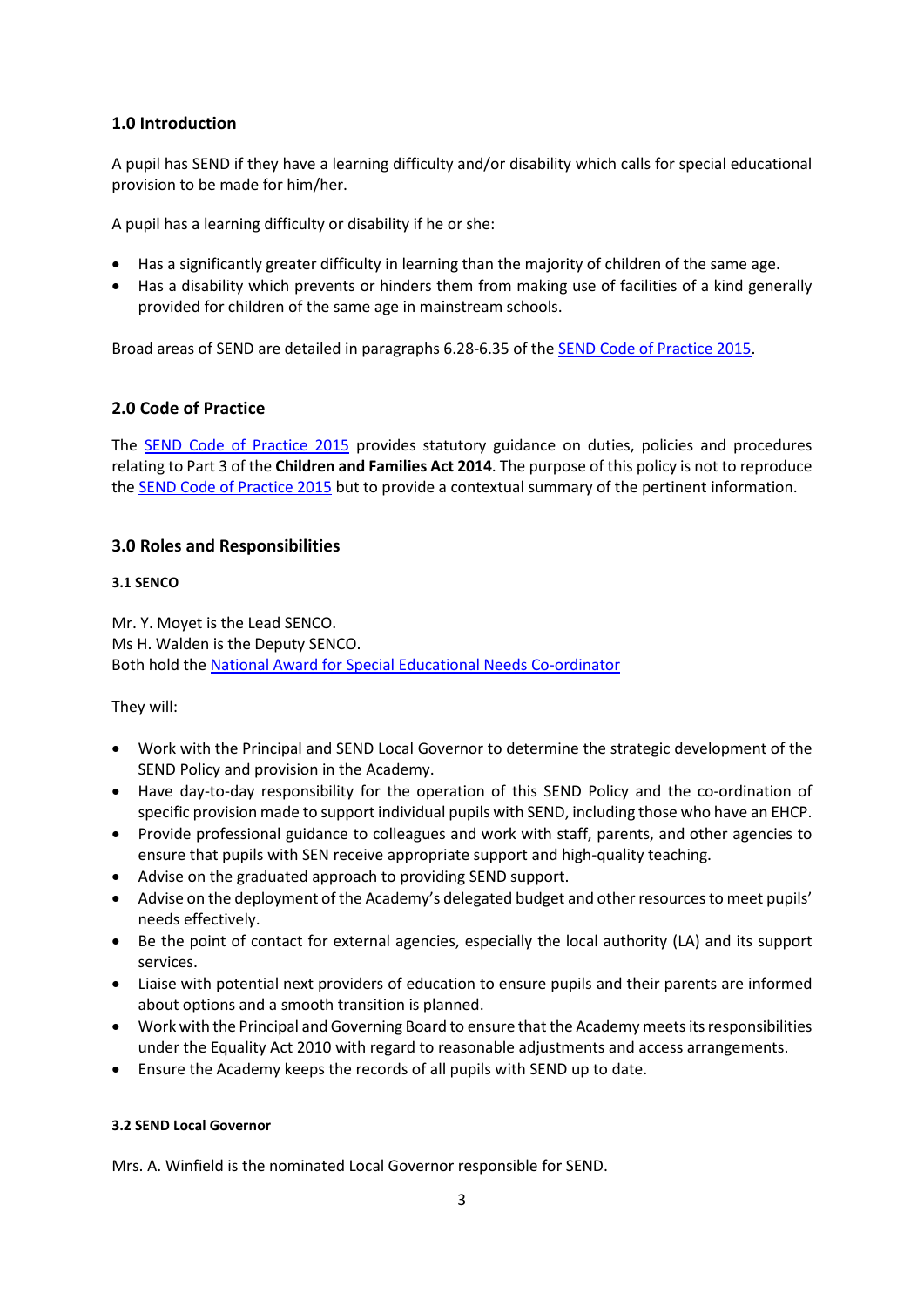The SEND Local Governor will:

- Help to raise awareness of SEND issues at Local Governing Body meetings.
- Monitor the quality and effectiveness of SEND and disability provision within the Academy and update the Governing Board.
- Work with the Principal and SENCO to determine the strategic development of the SEN Policy and provision in the Academy.

#### **3.3 Principal**

The Principal will:

- Work with the SENCO and SEND Local Governor to determine the strategic development of the SEN policy and provision in the Academy.
- Have overall responsibility for the provision and progress of pupils with SEND.

#### **3.4 Teachers**

Each teacher is responsible for:

- The progress and development of every pupil in their class.
- Working closely with any LSAs and/or specialist staff to plan and assess the impact of support and interventions and how they can be linked to classroom teaching.
- Working with the SENCO to review each pupil's progress and development and decide on any changes to provision.
- Ensuring they follow the SEND Policy.

#### **3.5 Other Professionals**

The Academy commissions and laisse with a range of professionals on a needs basis e.g. educational psychologist, dyslexia specialists, behaviour support, Emotional Wellbeing and Mental Health Service (EWMHS) advisors etc.

## <span id="page-3-0"></span>**4.0 SEND Information Report**

Schools have a duty to publish a SEND Information Report which details how schools support pupils with SEND.

<span id="page-3-1"></span>The SEND Information Report is organised into 20 frequently asked questions (FAQ) - [SEND](http://www.eastwoodacademy.co.uk/docs/SEN%20Information%20Report%202020.pdf)  [Information Report.](http://www.eastwoodacademy.co.uk/docs/SEN%20Information%20Report%202020.pdf)

## **5.0 Monitoring Arrangements**

This policy and the SEND Information Report will be reviewed by the Principal on an annual basis. They will also be updated if any changes to the information are made during the year. Both will be approved by the Governing Board.